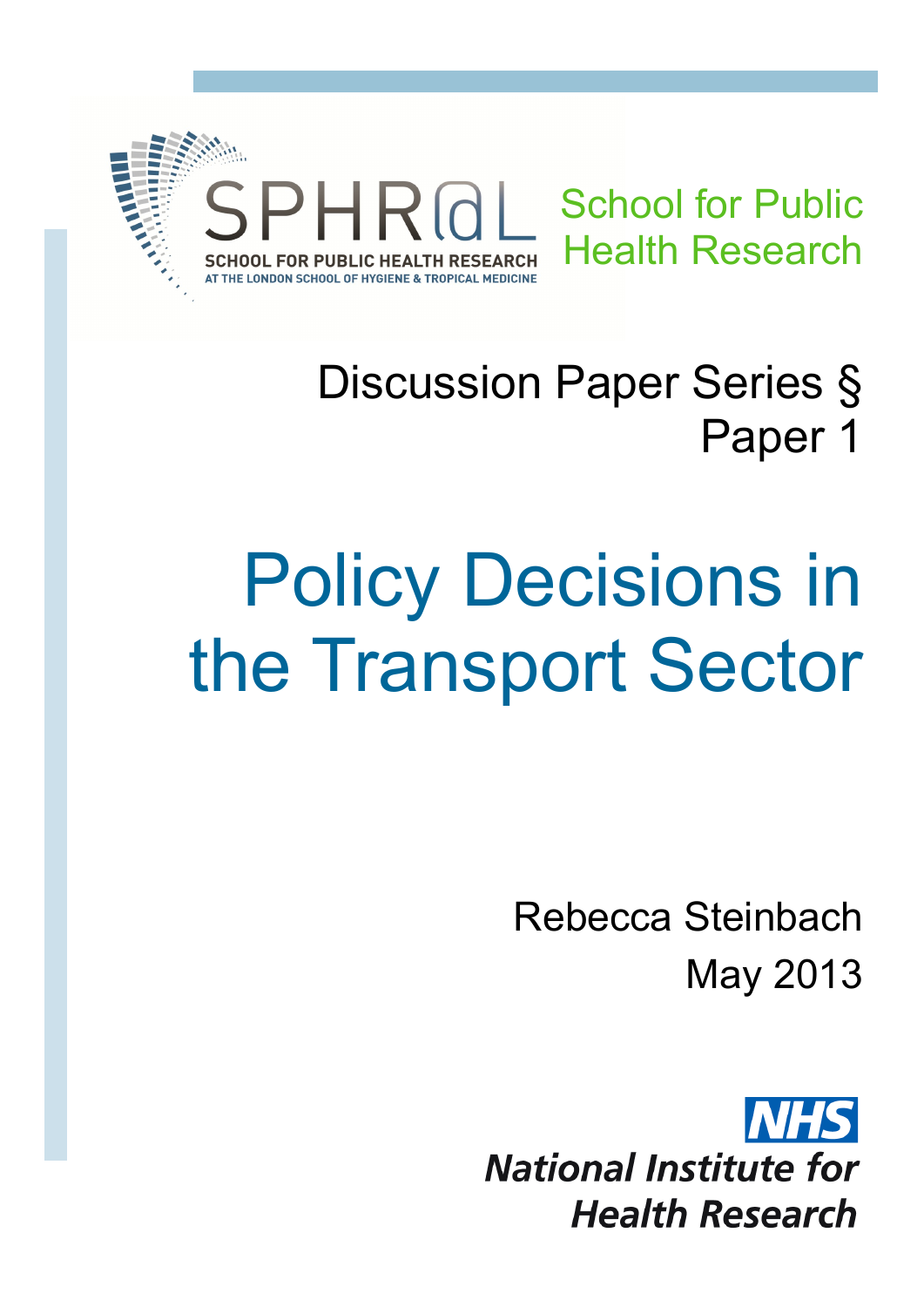### School for Public Health Research @ LSHTM Discussion Papers

Published by: SPHR@L London School of Hygiene and Tropical Medicine 15-17 Tavistock, London, WC1H 9SH http://sphr.lshtm.ac.uk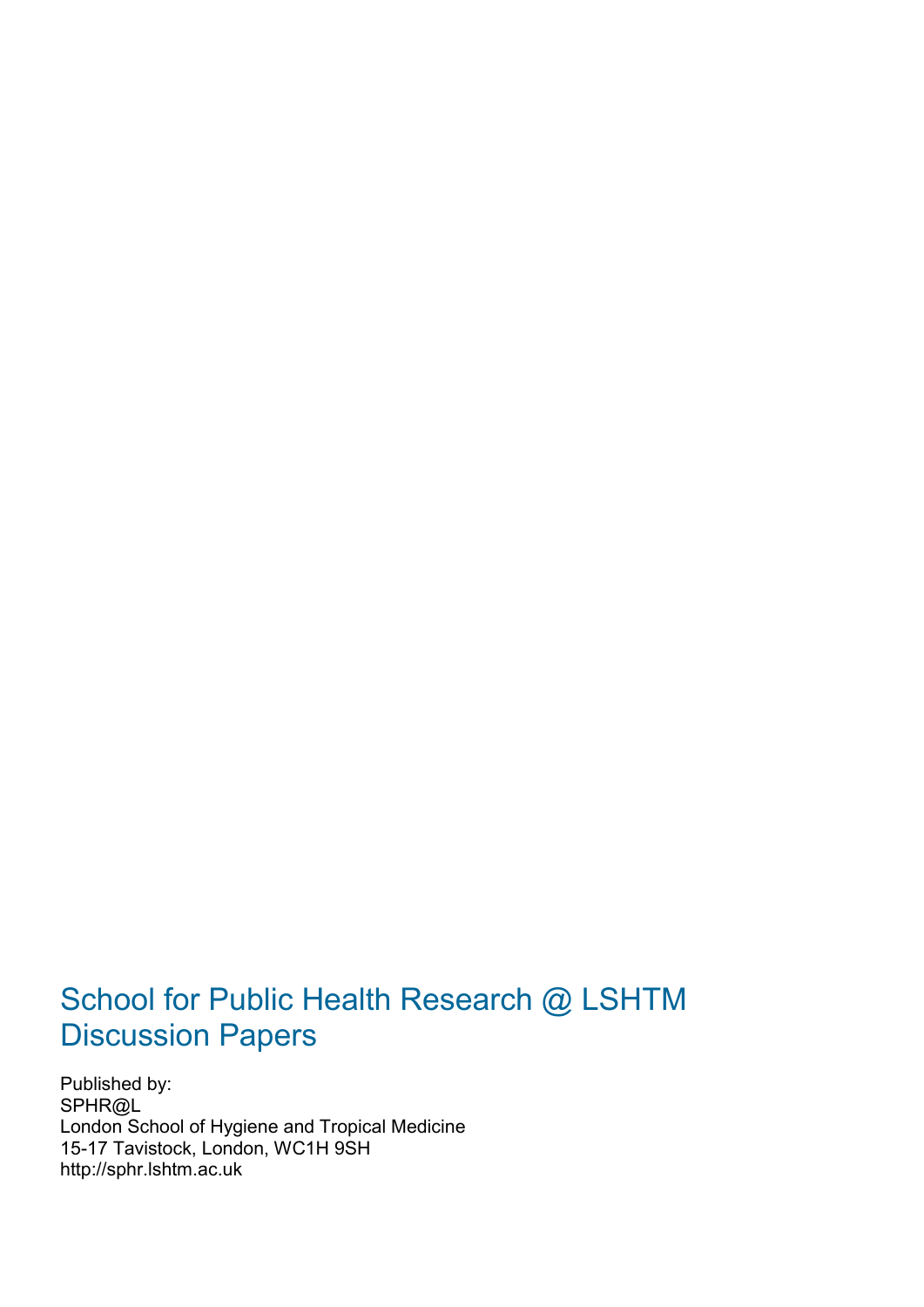#### **Introduction**

This discussion paper aims to inform SPHR@L's work as part of the NIHR School for Public Health Research. To contribute to the development of our work on providing useful evidence for evaluation relating to non-health sectors, we have reviewed some key issues in decision making in other sectors through literature mapping. Here, we outline the history and background framings of how decisions are made in the UK transport sector, and summarise the perceived legitimacy of different kinds of evidence in those decisions. Key decisions in transport were traditionally related to cost benefit questions related to economic investment. With growing interest in the public health (and other social) implications of transport sector decisions, a broader range evidence is now incorporated.

#### **Evidence for choosing between investments**

Up until New Labour's push for evidence-based policy in the late 1990s, much of the discourse around the use of evidence in decision making in the transport sector revolved around "evaluation" and "appraisal", in particular using methods of cost-benefit analysis (CBA) as a decision tool when choosing between alternative investment scenarios. This focus on CBA in the transport sector began in the late 1950s-1970s in two main academic centres: Birmingham and Oxford [\(Foster 2001\)](#page-7-0). Though there were some US precedents for using CBA in public investment, the interest was mostly theoretical in the UK. With the support of policy makers (especially London Transport) three transport economics posts at Oxford University were funded by the Institute of Transport, and researchers began to operationalise CBA methodology to transport situations. The first transport related application of CBA in the UK was a retrospective analysis of the M1 motorway [\(Beesley](#page-7-1)  [1962\)](#page-7-1) followed shortly after by a study of the Victoria Line [\(Beesley and Foster 1965\)](#page-7-2). In the 1960s, CBA was adopted by Ministry of Transport and applied to a number of small projects in the roads programme. Since then it has been applied to both major road and rail schemes and become the dominant method for project evaluation in the transport sector.

This rise of CBA in the transport sector did not occur unchallenged. While methodology was consistently being improved, many of the technical assumptions of CBA were subject to criticism, often by the government's own advisory committee. Economic evaluations were often based on perfect market competitions conditions which many felt were unreasonable in the real world. Others have argued that there are more fundamental problems with CBA; that it is based on contested ontological and epistemological assumptions [\(Næss 2006\)](#page-7-3). For example, social values, a key part of CBA, are often based on willingness to pay (WTP) measures, defined as the maximum amount a person would be willing to pay to achieve a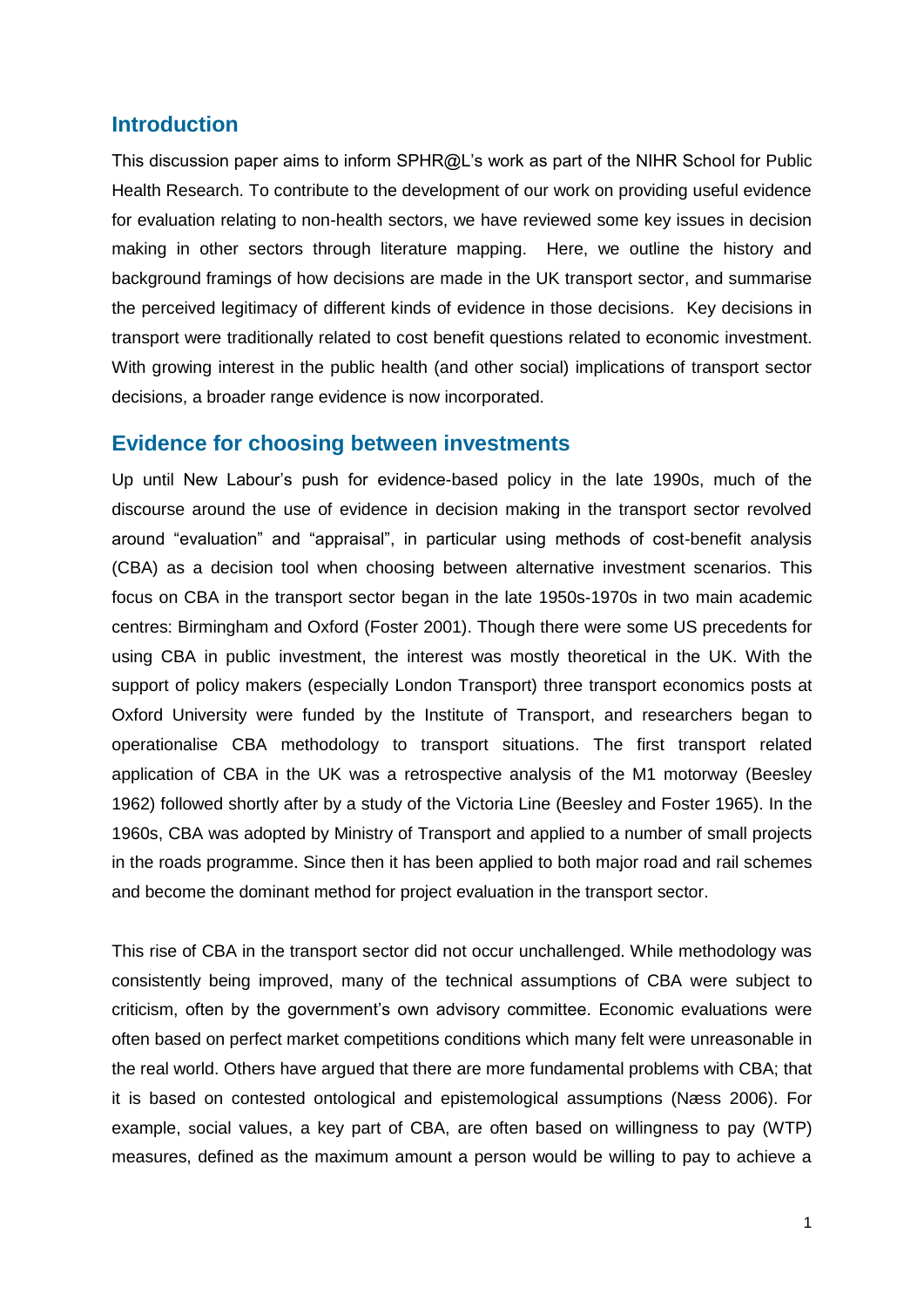desired outcome or avoid an undesired one. Societal WTP measures are typically calculated by aggregating individuals' WTP. However, Næss (2006) argues that societal values are not reducible to aggregate preferences of individuals because society as a whole (and the social structures and agents within it) has particular properties and casual powers.

Despite critiques, CBA became formally embodied in the methods required for appraising transport investments in excess of £5m in 1998 under the New Approach to Appraisal (NATA), introduced by the Department for Transport, Environment and the Regions in the White paper *A New Deal for Transport: Better for Everyone* [\(DETR 1998\)](#page-7-4). Broadly, this approach takes account of the cost and benefits in five domains: environmental impact, safety, economy, accessibility and integration. NATA was first applied to national road schemes in the 1998 Roads Review (where academic research suggests that appraisal scores in each of the domains are able to "explain" much of the decision making that actually occurred [\(Nellthorp and Mackie 2000\)](#page-7-5)) but subsequently rolled out to all transport modes. NATA was reviewed and further developed by the DfT in 2007. It remained a cornerstone of transport appraisal in the UK until the current coalition government abandoned NATA, though kept many of its core concepts.

#### **Research commissioning and changing strategic direction**

Academics have argued that the use of other forms of "evidence" in the transport sector is constricted by governmental principles for commissioning research [\(Terry 2000\)](#page-7-6). Much research in transport is funded by the government. In previous years, most research was commissioned primarily through the Transport Research Laboratory (formerly part of the Department of Transport but privatised in 1996). However, now the government employs a range of external contractors. Since the Rothschild reforms of the early 1970s (as part of the Central Policy Review Staff) all research commissioned by the government is expected to have a "customer" and pragmatically also a practical application in order to maintain levels of research funding. This funding structure led to a framework where professionals set the research agenda and focused largely on technical issues- i.e. on achieving set out policy objectives efficiently, rather than wider policy thinking.

This framework began to change in the 1990s, as the result of a number of factors. Throughout the 1970s and 1980s there had been a strategic focus on road construction, providing for (the growing) predicted demand in car travel. Eventually it became clear that the UK government could not fund new roads and road improvements fast enough to keep up with demand. This led to the emergence of two divergent views on strategic transport policy objectives in the early 1990s. The first focused on a reduction in the negative impacts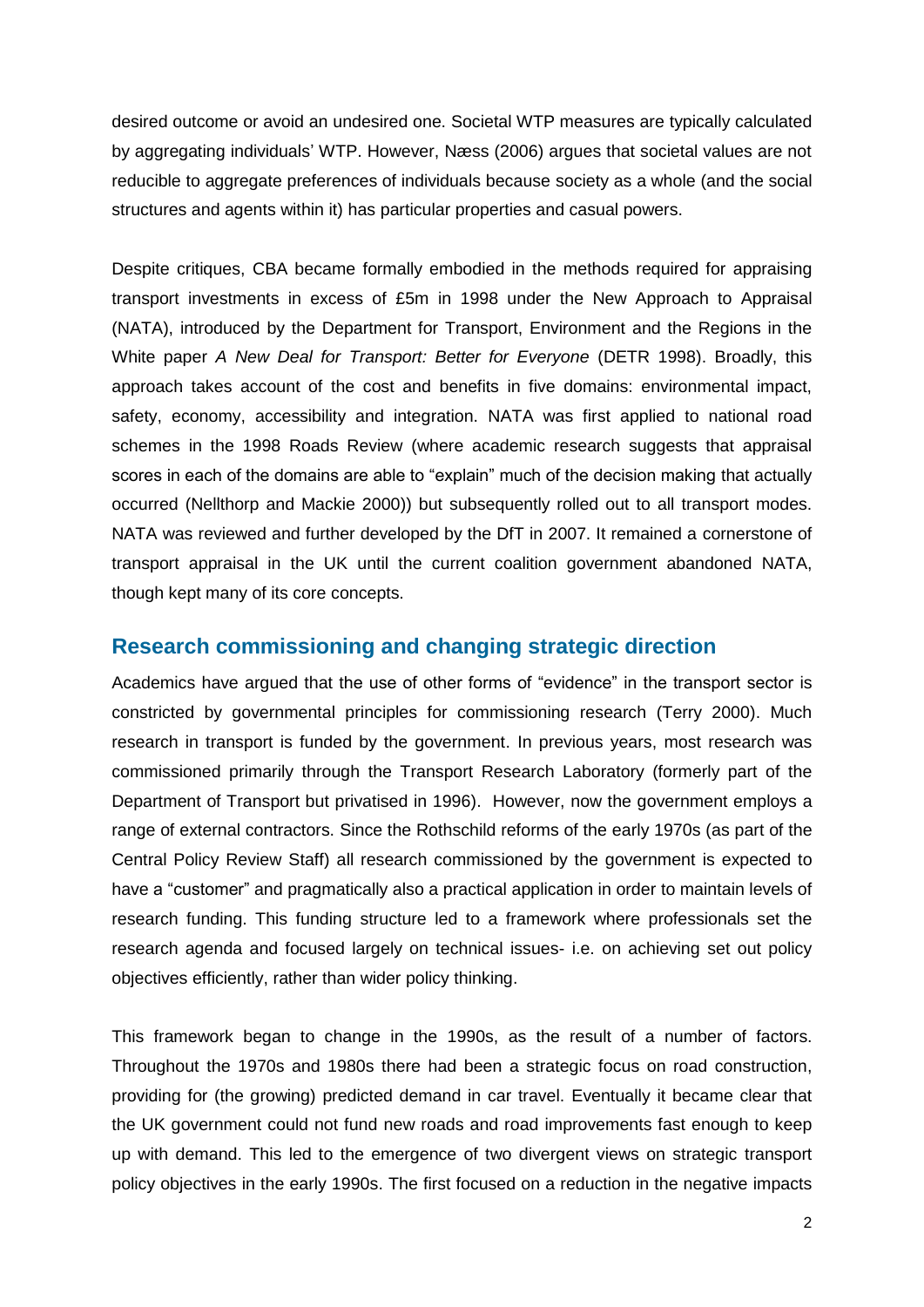of travel; while the second centred on demands (largely from the business sector) to improve transit flows to improve economic development and competitiveness. Debates about these views called for a more extensive range of evidence to be admitted in the policy process. [\(Terry 2000\)](#page-7-6). At the same time, after the election of the Labour government in 1997, other discourses around evidence-based policy, apart from CBA, started to appear in government documents. The White Paper *A New Deal for Transport Better for Everyone* (DETR 1998), the first transport White Paper for 21 years (Grayling 2001), reflected both a 'new realist' shift in strategic focus of the transport sector (restricting car use and optimising existing infrastructure) and a wider evidence dialogue including "what works" and "best practices".

Academics have argued that the new realist policy objectives (including a reduction of car journeys) were abandoned in policy documents over the next few years in favour of congestion reduction priorities [\(Anable and Shaw 2007\)](#page-7-7). However, the broader discourse of evidence-based policy in the transport sector remained.

In 2006 The Department for Transport released an Evidence and Research Strategy [\(Department for Transport 2006\)](#page-7-8) (updating an earlier version from 2004), committing to using high quality evidence from public and private sectors, scientific research, economic modelling and compilation of transport statistics. DfT defines good-quality evidence as a "full understanding and assessment of the implications of policy interventions, and ensuring that our evidence base supports better regulation and informs our impact assessments and later evaluations."

#### **From CBA to societal impact**

In late 2006, the government released the Eddington Transport Study [\(Eddington 2006\)](#page-7-9), which suggested fundamental changes to the way decisions in the transport sector were made. Pre 2007, the Department for Transport was largely organized by transport mode with a director general for each mode: roads, rail, buses and local transportation and aviation and maritime. Policies tended to focus on achieving detailed transportation targets, which were compartmentalized by mode. While the UK's tradition of economic appraisal of projects dates back to the 1950s, results of appraisals did not always influence policy decisions due to a lack of intermodal comparisons (because of the compartmentalized approach) and media and political pressure on decision makers. The Eddington Study suggested a reorganization of policy making so that there are director generals in charge of City and Regional Networks, International Networks and Environment, and National Networks. Formal targets would focus on societal outcomes rather than modal and transportation ones.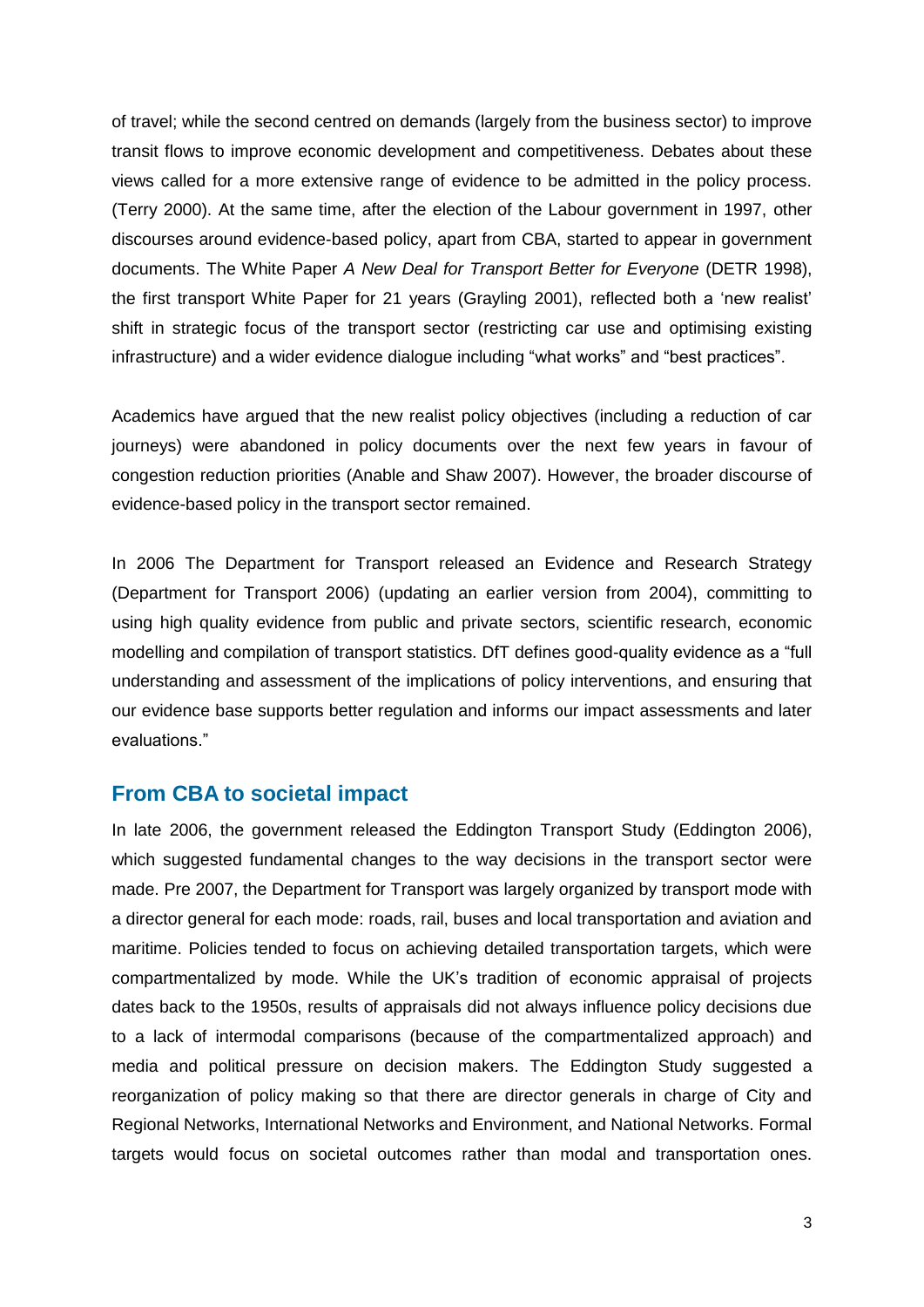Interventions which offer the highest value for money (benefit cost ratio) would be prioritized. This has been called a merit-based approach to decision making [\(Jones 2010\)](#page-7-10).

While successive governments have been committed to implementing many of Eddington's recommendations, execution has not been straightforward. Under the Labour government 1997-2010 there was a shift in national transport decision making in England to a regional level, with regional priorities influencing how the government spent money on transport. There were three key overarching bodies in each region (outside London): the Government Office, the Regional Assembly, and the Regional Development Agency which help set strategic priorities through numerous mechanisms such as Regional Economic Strategies and Regional Spatial Strategies (which included the Regional Transport Strategies). The local authorities were then responsible for implementing transport schemes on the ground. After the introduction of the Transport Act in 2000, local authorities must submit a Local Transport Plan (LTP) which outlines how local authorities will address the strategic priorities set by the Regions. Under this structure, funding to the local authorities was complex and came from a number of sources including the DfT (for capital investment based on LAs LTPs), and Revenue Support Grants (to support day to day expenditure on items like highway maintenance, concessionary bus fares and tendered bus services).

The Coalition government legislated to abolish the Regional Spatial Strategy and Regional Development Agency and is committed to abolishing the Government Offices for the Regions. These will be replaced by Local Enterprise Partnerships, which are likely to form part of wider transport consortia sometime after 2015.

#### **Ongoing tensions in evidence informed policy**

While the discourse around evidence based decision making plays a large role in national and local policy documents, a growing body of work outlines some of the tensions in local transport planning that makes evidence use difficult in practice. Local transport planners have criticized the contradictions within policy objectives at a national level and "shorttermism" in political decision making at both the national and local levels [\(Hull 2008\)](#page-7-11). Others have pointed out that key planning decisions are shaped by the availability and chances of getting funding [\(Palmer 2004\)](#page-7-12). For example, despite the rhetoric of using the "evidence base" to inform the preparation of Local Transport Plans, local transport planners have a financial incentive to identify schemes that are consistent with national priorities in order to gain funding, even if they are not locally sustainable (Hull 2008). A study of transport decision making in local authorities in England found that decisions are often constrained by previous decisions that have on-going funding implications (e.g. Metro/Light rail) and that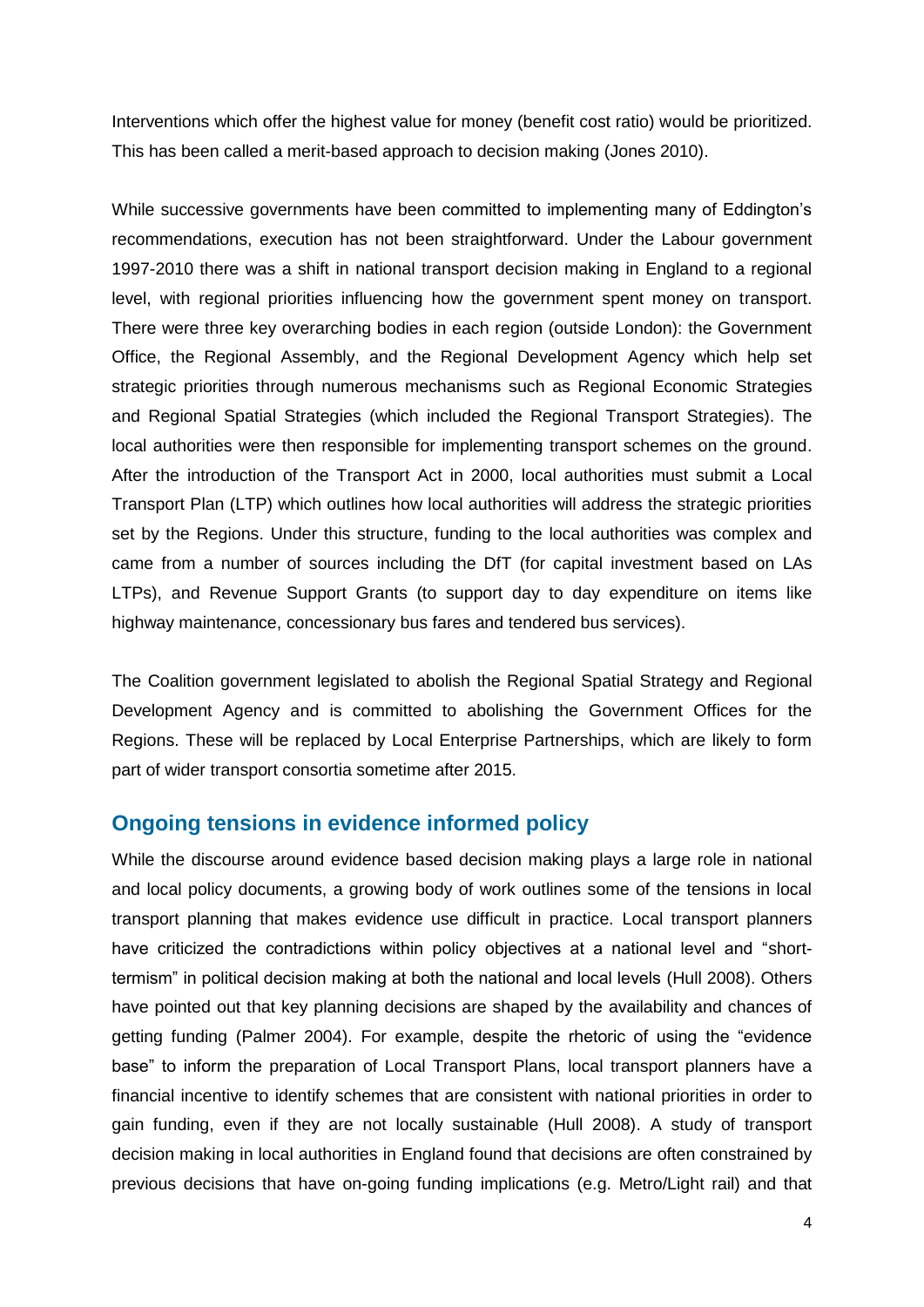local authorities tend to only consider a few limited options when addressing issues [\(Palmer](#page-7-12)  [2004\)](#page-7-12). Local authorities also face local pressures, especially regarding land-use and parking, which can further constrain decision making. These constraints around lack of control, involvement of other stakeholders, and intervention from other levels of government mirror those found in a study of local transport planning across Europe [\(Institute for Transport](#page-7-13)  [Studies 2003\)](#page-7-13).